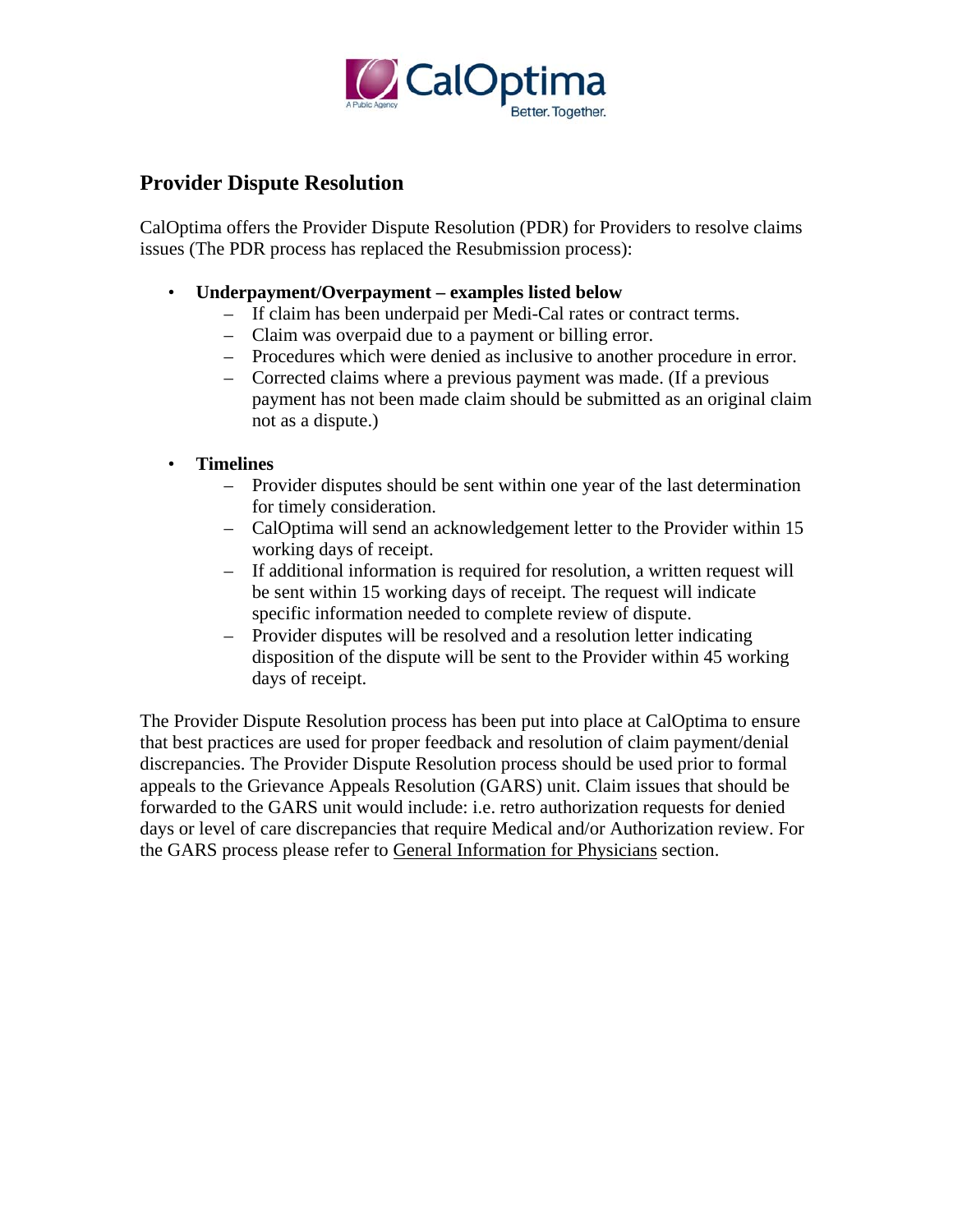

#### **PROVIDER DISPUTE RESOLUTION REQUEST**

#### **INSTRUCTIONS**

- x Please complete this form. Fields with an asterisk ( \* ) are required.
- x Be specific when completing the DESCRIPTION OF DISPUTE and EXPECTED OUTCOME.
- x Provide additional information to support the description of the dispute.
- x For routine follow-up regarding claims status, please contact the CalOptima Claims Provider Line: **714-246-8885**
- x Mail the completed form to: CalOptima Claims Provider Dispute

P.O. Box 57015

|                                                                                                                                                                                  |                                                                                                         | Irvine, CA 92619                                     |                                   |                                                                                                                                                 |  |  |  |  |
|----------------------------------------------------------------------------------------------------------------------------------------------------------------------------------|---------------------------------------------------------------------------------------------------------|------------------------------------------------------|-----------------------------------|-------------------------------------------------------------------------------------------------------------------------------------------------|--|--|--|--|
| <b>PRODUCT TYPE:</b>                                                                                                                                                             | MEDI-CAL                                                                                                | <b>MEDICARE</b>                                      | <b>COMMERCIAL</b>                 |                                                                                                                                                 |  |  |  |  |
| * PROVIDER NPI:                                                                                                                                                                  | * PROVIDER TAX ID # / Medicare ID #:                                                                    |                                                      |                                   |                                                                                                                                                 |  |  |  |  |
| * PROVIDER NAME:                                                                                                                                                                 |                                                                                                         | <b>CONTRACTED:</b> TYES<br><b>NO</b><br>$\mathsf{L}$ |                                   |                                                                                                                                                 |  |  |  |  |
| <b>PROVIDER ADDRESS:</b>                                                                                                                                                         |                                                                                                         |                                                      |                                   |                                                                                                                                                 |  |  |  |  |
|                                                                                                                                                                                  |                                                                                                         |                                                      |                                   |                                                                                                                                                 |  |  |  |  |
| <b>PROVIDER TYPE</b> □ MD<br>$\Box$ SNF<br>DME<br>$\Box$<br>CLAIM INFORMATION □                                                                                                  | $\Box$ Mental Health Professional $\Box$ Mental Health Institutional $\Box$<br>Rehab $\Box$ Home Health | $\Box$ Ambulance $\Box$ Other                        |                                   | $\Box$ ASC<br>Hospital<br>(please specify type of "other")<br>Single □ Multiple "LIKE" Claims (complete attached spreadsheet) Number of claims: |  |  |  |  |
| * Patient Name:                                                                                                                                                                  |                                                                                                         |                                                      | Date of Birth:                    |                                                                                                                                                 |  |  |  |  |
|                                                                                                                                                                                  |                                                                                                         |                                                      |                                   |                                                                                                                                                 |  |  |  |  |
| * Health Plan ID Number:                                                                                                                                                         | <b>Patient Account Number:</b>                                                                          |                                                      |                                   | <b>Original Claim ID Number: (If multiple</b><br>claims, use attached spreadsheet)                                                              |  |  |  |  |
| Service "From/To" Date: (*Required for Claim,<br>Billing, and Reimbursement of Overpayment Disputes)                                                                             |                                                                                                         | <b>Original Claim Amount</b><br><b>Billed:</b>       |                                   | <b>Original Claim Amount</b><br>Paid:                                                                                                           |  |  |  |  |
| <b>DISPUTE TYPE</b><br>Claim<br>Appeal of Medical Necessity / Utilization Management Decision<br>Disputing Request for Reimbursement of Overpayment<br>* DESCRIPTION OF DISPUTE: |                                                                                                         |                                                      | <b>Contract Dispute</b><br>Other: | Seeking Resolution of a Billing Determination                                                                                                   |  |  |  |  |
| <b>EXPECTED OUTCOME:</b>                                                                                                                                                         |                                                                                                         |                                                      |                                   |                                                                                                                                                 |  |  |  |  |
|                                                                                                                                                                                  |                                                                                                         |                                                      |                                   |                                                                                                                                                 |  |  |  |  |
| <b>Contact Name (please print)</b>                                                                                                                                               | <b>Title</b>                                                                                            |                                                      |                                   | <b>Phone Number</b>                                                                                                                             |  |  |  |  |
|                                                                                                                                                                                  |                                                                                                         |                                                      |                                   |                                                                                                                                                 |  |  |  |  |
| <b>Signature</b>                                                                                                                                                                 | Date                                                                                                    |                                                      |                                   | <b>Fax Number</b>                                                                                                                               |  |  |  |  |
| $\Box$ CHECK HERE IF ADDITIONAL<br><b>INFORMATION IS ATTACHED</b><br>(Please do not staple.)                                                                                     |                                                                                                         | For Health Plan Use Only                             |                                   |                                                                                                                                                 |  |  |  |  |
|                                                                                                                                                                                  |                                                                                                         |                                                      |                                   |                                                                                                                                                 |  |  |  |  |
|                                                                                                                                                                                  |                                                                                                         |                                                      |                                   |                                                                                                                                                 |  |  |  |  |